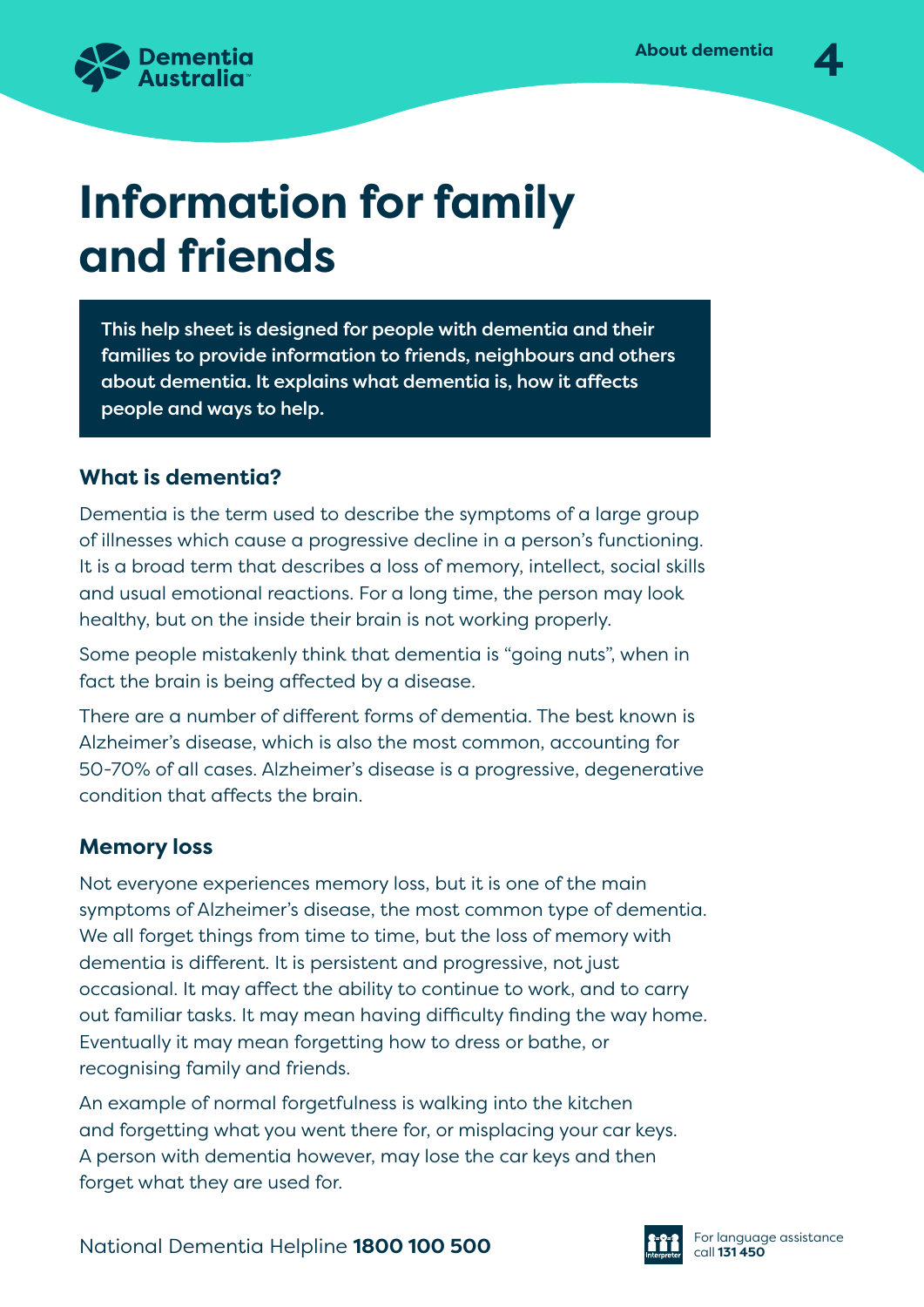

# **Who gets dementia?**

Dementia can happen to anyone, but as people get older, the chances of developing dementia are higher. For people aged 70 to 74, approximately 1 person in 30 has dementia, while for people aged 90 to 94 it is 1 person in 3. In some cases, it can affect people in their 30's, 40's and 50's.

# **Can dementia be inherited?**

This depends on the cause of the dementia. About a third of people with Alzheimer's disease have a close relative (parent, brother or sister) who has, or has had, dementia. However in many cases it occurs when there is no family history.

# **How does dementia progress?**

The situation of every person with dementia is unique. Their abilities may change from day to day. What is certain though, is that the person's abilities will deteriorate, sometimes rapidly, and in other cases, more slowly, over a number of years.

### **Is there a cure for dementia?**

At present there is no cure for most forms of dementia. However, some medications and alternative treatments have been found to relieve some of the symptoms for some people for a period of time.

### **How does dementia affect people?**

Initially there may only be slight changes in personality or behaviour. They may become less motivated to do the things that previously interested them, or reluctant to part from familiar surroundings or routines.

They may have difficulty finding the right words, or may repeat themselves.

As the illness advances, the changes become more marked. Concentration, understanding and the ability to reason and respond may deteriorate.

People with dementia may experience confusion, distress, mood changes and aggression as they struggle with the frustrations of everyday life.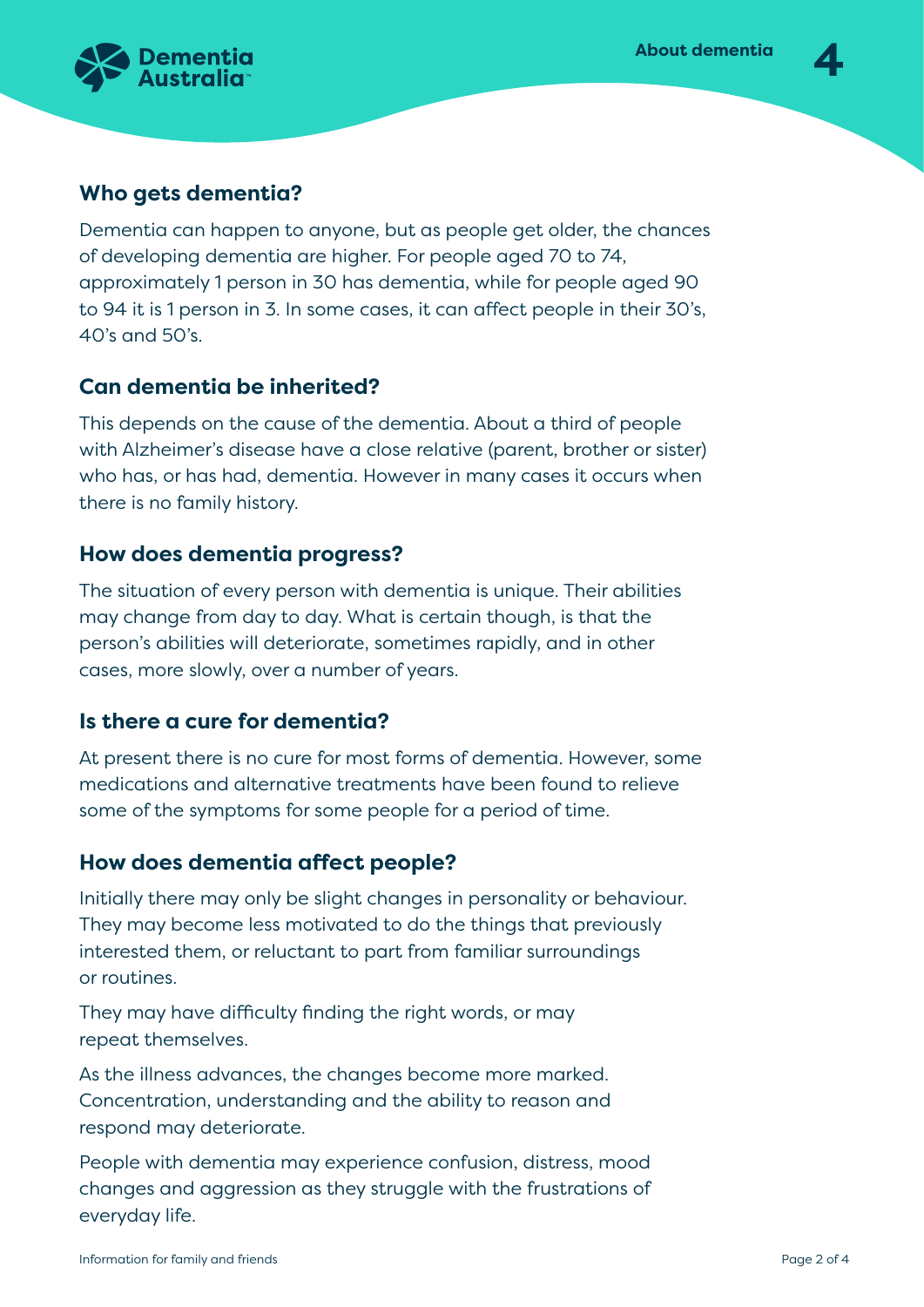

# **The importance of family and friends**

Family and friends play an important part in the lives of people with dementia. They provide valuable links to past experiences, and enable a person with dementia to continue to be a loved and valued member of a family and circle of friends.

Family and friends can also provide support for those providing assistance to a person with dementia. Many studies confirm high rates of depression, anxiety and even physical illness in families where someone has dementia.

Unfortunately, many people with dementia, their family and carers, find that some people stay away from them after the dementia has been diagnosed. Some are frightened or embarrassed by dementia. Others are afraid of saying or doing the wrong thing.

# **How can you help?**

Family and friends can support people affected by dementia in a variety of ways:

- Learning about dementia is always a good starting point. This includes understanding that while outwardly the person may look fine, they have a condition of the brain that is deteriorating. This may cause the person to act irrationally at times
- Encouraging family and carers to have a break, or just a change of scenery
- Being available for a chat from time to time
- Bringing a meal, or helping with gardening or shopping
- Supporting the person with dementia to do the kinds of things that they enjoyed doing before dementia was diagnosed. Outings to the football, fishing, walks or drives in the country may all be activities that can still be enjoyed
- Remember that many people with dementia do not enjoy crowds or noisy environments. Activities may need to be adapted but it is important to keep doing them for as long as they are enjoyed
- Enjoyment does not require memory, so it is important to remember that even if an outing is soon forgotten it is still worthwhile